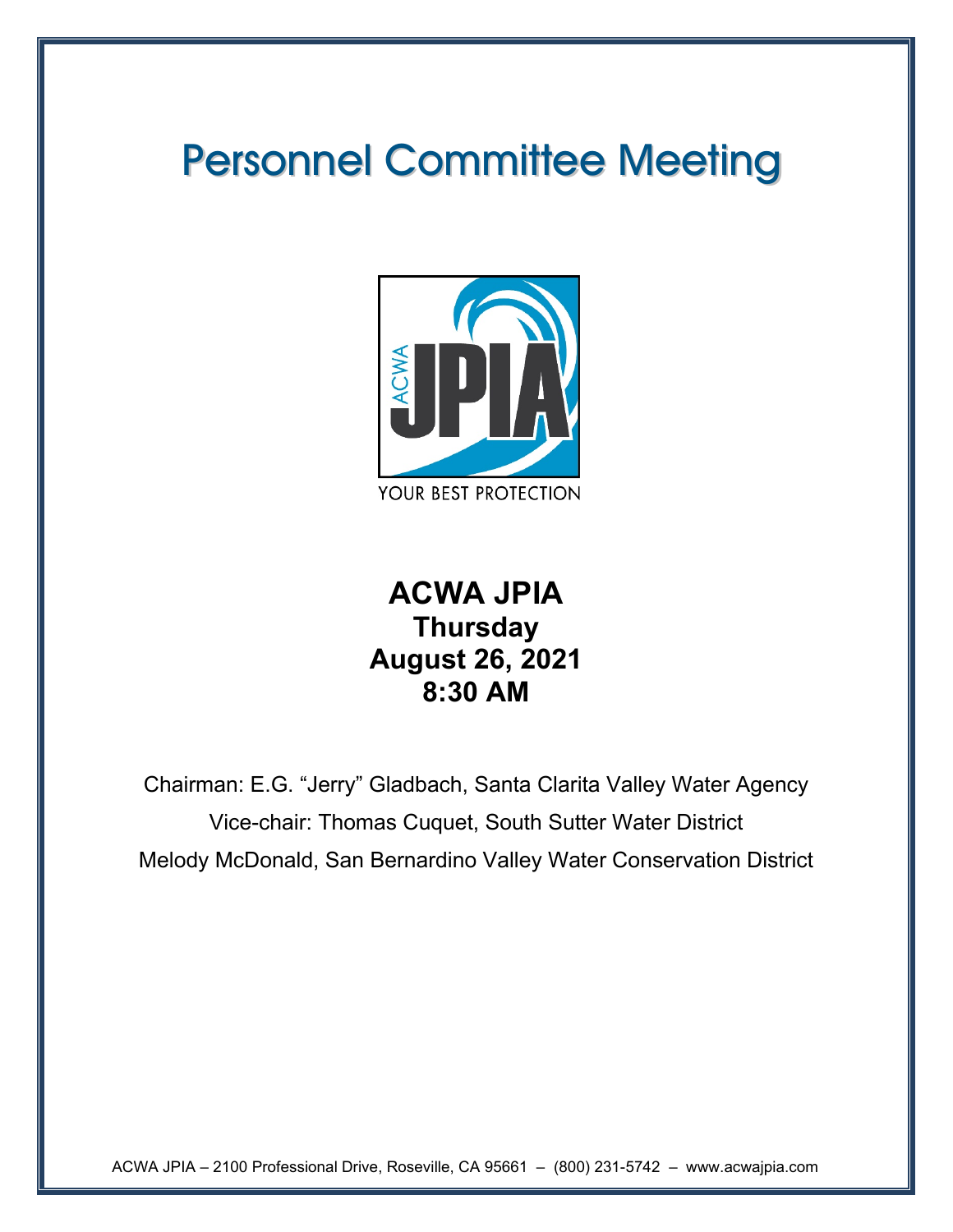

# **PERSONNEL COMMITTEE MEETING**

# **AGENDA**

EXECUTIVE CONFERENCE ROOM JPIA OFFICE 2100 PROFESSIONAL DRIVE ROSEVILLE, CA 95661 (800) 231-5742

# **Thursday, August 26, 2021, 8:30 AM**

# **WELCOME**

# **CALL TO ORDER AND ANNOUNCEMENT OF QUORUM**

**PUBLIC COMMENT** Members of the public will be allowed to address the Personnel Committee on any agenda item prior to the Committee's decision on the item. They will also be allowed to comment on any issues that they wish which may or may not be on the agenda. If anyone present wishes to be heard, please let the Chairman know.

## **INTRODUCTIONS**

# **ADDITIONS TO OR DELETIONS FROM THE AGENDA**

| Presenter |         |                   |                                              | Page# |
|-----------|---------|-------------------|----------------------------------------------|-------|
| Gladbach  | $\star$ |                   | Approve the meeting minutes of July 1, 2021. | 1     |
| Slaven    |         | $*$ $\parallel$ . | Review staffing status.                      | 3     |
| Slaven    |         | $*$ III.          | Discuss CEO Appraisal process.               |       |
| Slaven    |         | $*$ IV.           | Review staffing activities.                  | 11    |
| Gladbach  |         | $*$ V.            | Discuss next meeting date.                   | 12    |

# **ADJOURN**

\*Related items enclosed.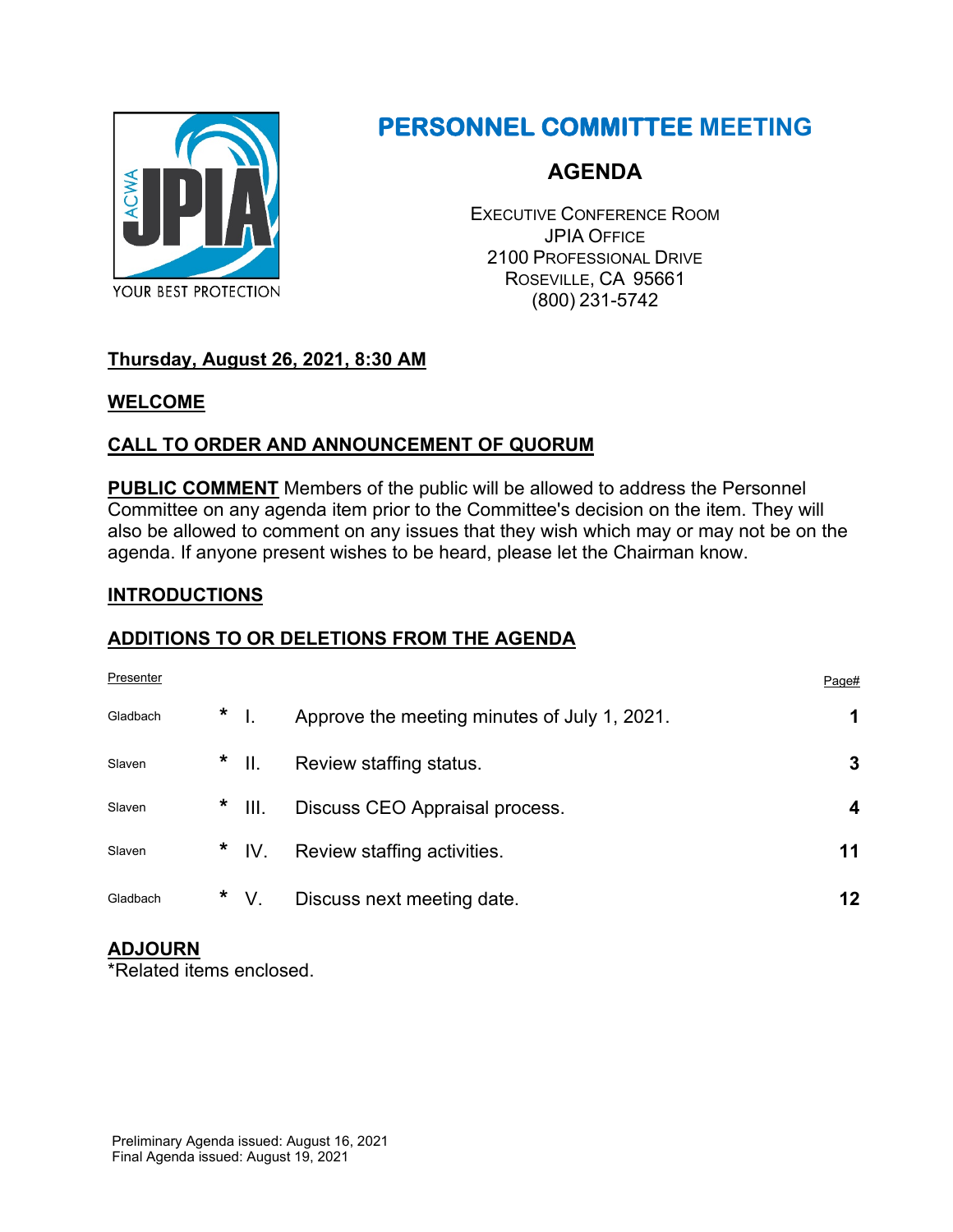#### Presenter Presenter Page that the experiment of the experiment of the experiment of the experiment of the experiment of the experiment of the experiment of the experiment of the experiment of the experiment of the experime

*Americans With Disabilities Act – The ACWA JPIA conforms to the protections and prohibitions contained in Section 202 of the Americans with Disabilities Act of 1990 and the Federal Rules and Regulations adopted in implementation thereof. A request for disability-related modification or accommodation, in order to participate in a public meeting of the ACWA JPIA, shall be made to: Patricia Slaven, Director of Human Resources and Administration, ACWA JPIA, P.O. Box 619082, Roseville, CA 95661-9082; telephone (916) 786-5742. ACWA JPIA's normal business hours are Monday – Friday, 7:30 a.m. to 4:30 p.m. (Government Code Section 54954.2, subdivision. (a)(1).)*

*Written materials relating to an item on this Agenda that are distributed to the ACWA JPIA Personnel Committee within 72 hours before it is to consider the item at its regularly scheduled meeting will be made available for public inspection at ACWA JPIA, 2100 Professional Drive, Roseville, CA 95661-3700; telephone (916) 786-5742. ACWA JPIA's normal business hours are Monday – Friday, 7:30 a.m. to 4:30 p.m.*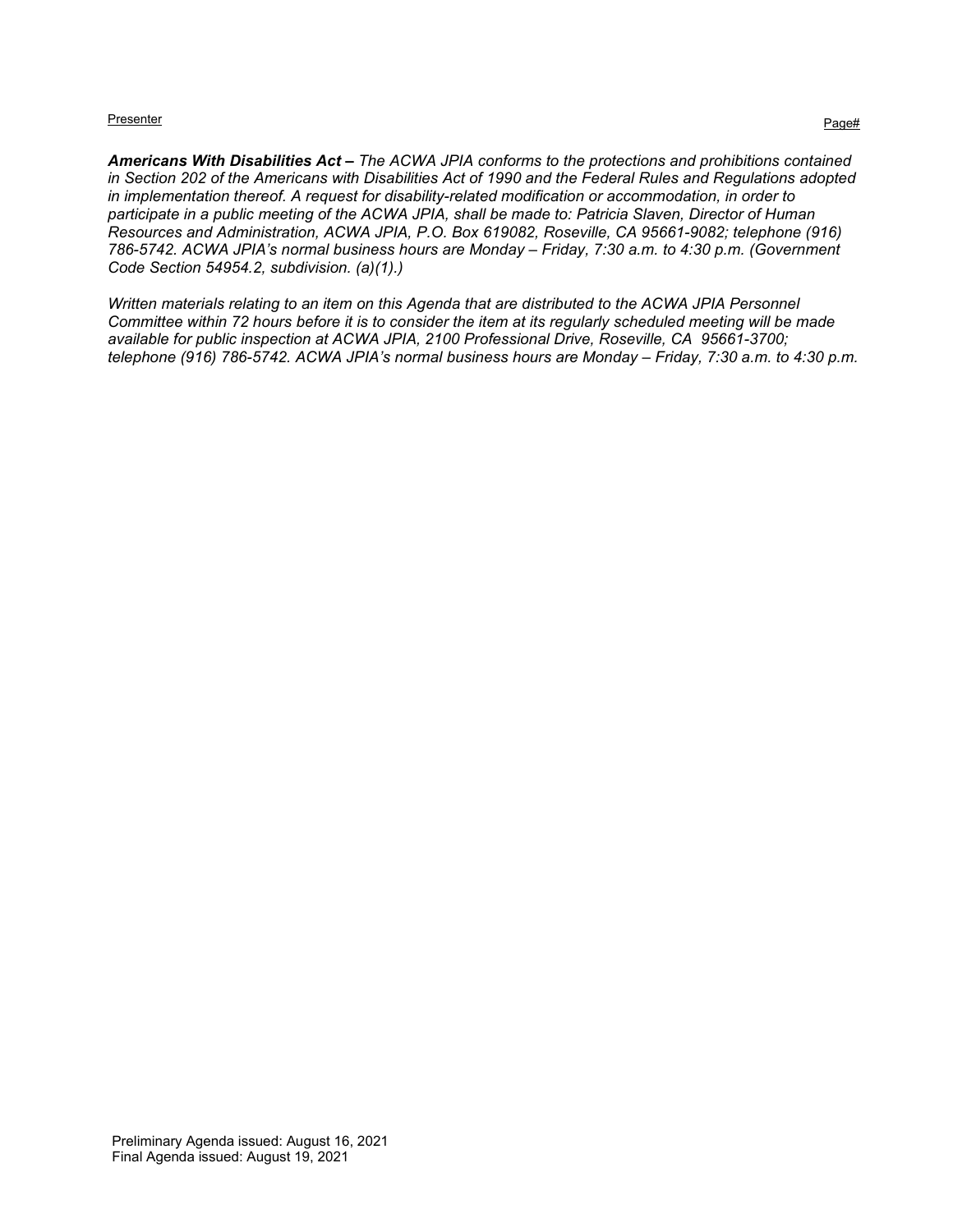*Unapproved*

**1**



**Personnel Committee Meeting** ACWA JPIA 2100 Professional Drive Roseville, CA 95661 (916) 786-5742

July 1, 2021

This meeting consisted of a simultaneous Zoom teleconference call at the ACWA JPIA, 2100 Professional Drive, Roseville, CA 95661 and remote sites.

#### **MEMBERS PRESENT**

Chairman: E.G. "Jerry" Gladbach, Santa Clarita Valley Water Agency Vice-chair: Thomas Cuquet, South Sutter Water District Melody A. McDonald, San Bernardino Valley Water Conservation District

#### **MEMBERS ABSENT**

None.

## **STAFF PRESENT**

Chief Executive Officer/Secretary: Walter "Andy" Sells Patricia Slaven, Director of Human Resources and Administration

# **CALL TO ORDER AND ANNOUNCEMENT OF QUORUM**

Chairman Gladbach called the meeting to order at 10:00 a.m. and announced there was a quorum.

## **PUBLIC COMMENT**

As the agenda stated, members of the public would be allowed to address the Personnel Committee on any agenda item prior to the Committee's decision on that item. Comments on any issues on the agenda, or not on the agenda, were also welcomed. No comments were brought forward.

## **APPROVAL OF MINUTES**

Chairman Gladbach called for approval of the minutes of the February 22, 2021 meeting.

M/S/C (McDonald/ Cuquet) (Cuquet-Yes; McDonald-Yes; Gladbach-Yes): That the Personnel Committee approve the minutes of the February 22, 2021 meeting, as presented.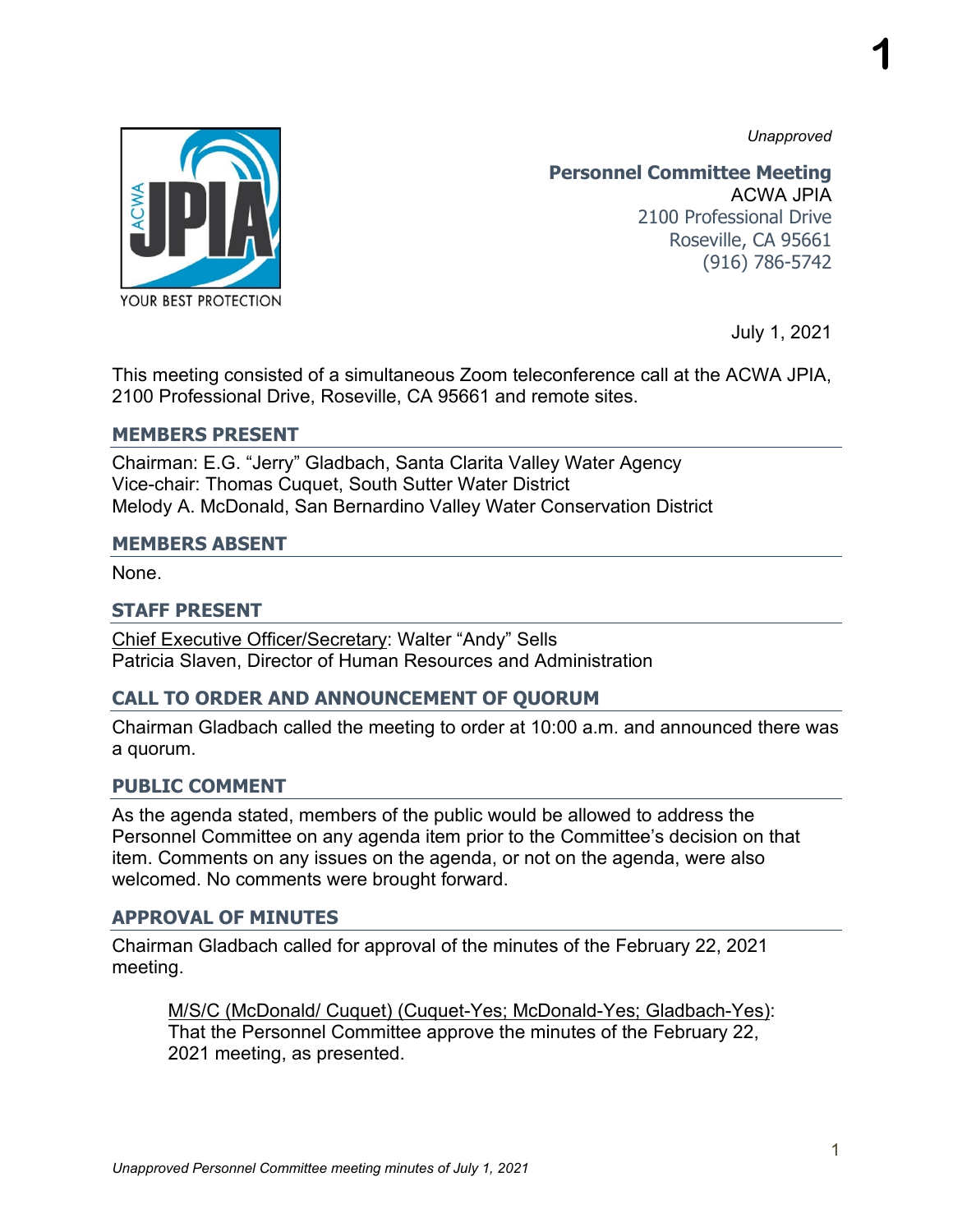# **STAFFING STATUS**

Ms. Slaven reported on staffing changes that have occurred since the last Personnel Committee meeting: Justin Wall was hired as Senior Claims Adjuster and started in April; Jillian Sciancalepore was promoted to Administrative Assistant II in April; Sarah Crawford was promoted to Training Manager in May; recruiting for Senior Risk Advisor started in May, however due to an insufficient number of candidates, recruitment is postponed until late summer; recruiting for Assistant Executive Officer began in May and the application deadline has been extended to July 30, 2021 due to availability of the interview panel. Interviews have been tentatively scheduled for mid to late August.

## **ORGANIZATIONAL PERFORMANCE APPRAISAL RESULTS**

Ms. Slaven reported that the Executive Committee completed the organizational appraisal conducted via Survey Monkey from June 18-29, 2021. Results were shared with the Committee.

M/S/C (Cuquet/McDonald) (Cuquet-Yes; McDonald-Yes; Gladbach-Yes): That the Personnel Committee recommend to the Executive Committee approval of the 2020/2021 Organizational Appraisal, and in future years, discontinue the organizational appraisals and setting of organizational goals.

# **ASSISTANT EXECUTIVE OFFICER RECRUITMENT PROCESS**

Mr. Sells reported that recruitment for the Assistance Executive Officer (AEO) position began in May with applications due on July 30, 2021. The proposed culling of resumes and interview process was reviewed with the Committee. Please see packet for details.

## **STAFFING ACTIVITIES**

Ms. Slaven reported on the events and activities that have transpired since the last Personnel Committee meeting on February 22, 2021. Highlights included: the monthly interactive wellness webinars hosted by Kaiser Permanente; staff quarterly check-ins in March and June (electronically using Paylocity); staff return to office 3 days per week starting May 3; the National Frog Jumping Day event hosted by the Social Committee; and the Wellness Committee hosted a virtual Mindfulness and Meditation Workshop.

## **NEXT MEETING DATE**

There are no Personnel Committee meetings scheduled at this time.

The Personnel Committee meeting adjourned at 10:56 a.m.

\_\_\_\_\_\_\_\_\_\_\_\_\_\_\_\_\_\_\_\_\_\_\_\_\_\_\_\_ \_\_\_\_\_\_\_\_\_\_\_\_\_\_\_\_\_\_\_\_\_\_\_\_\_\_ E.G. "Jerry" Gladbach, President Walter "Andy" Sells, Secretary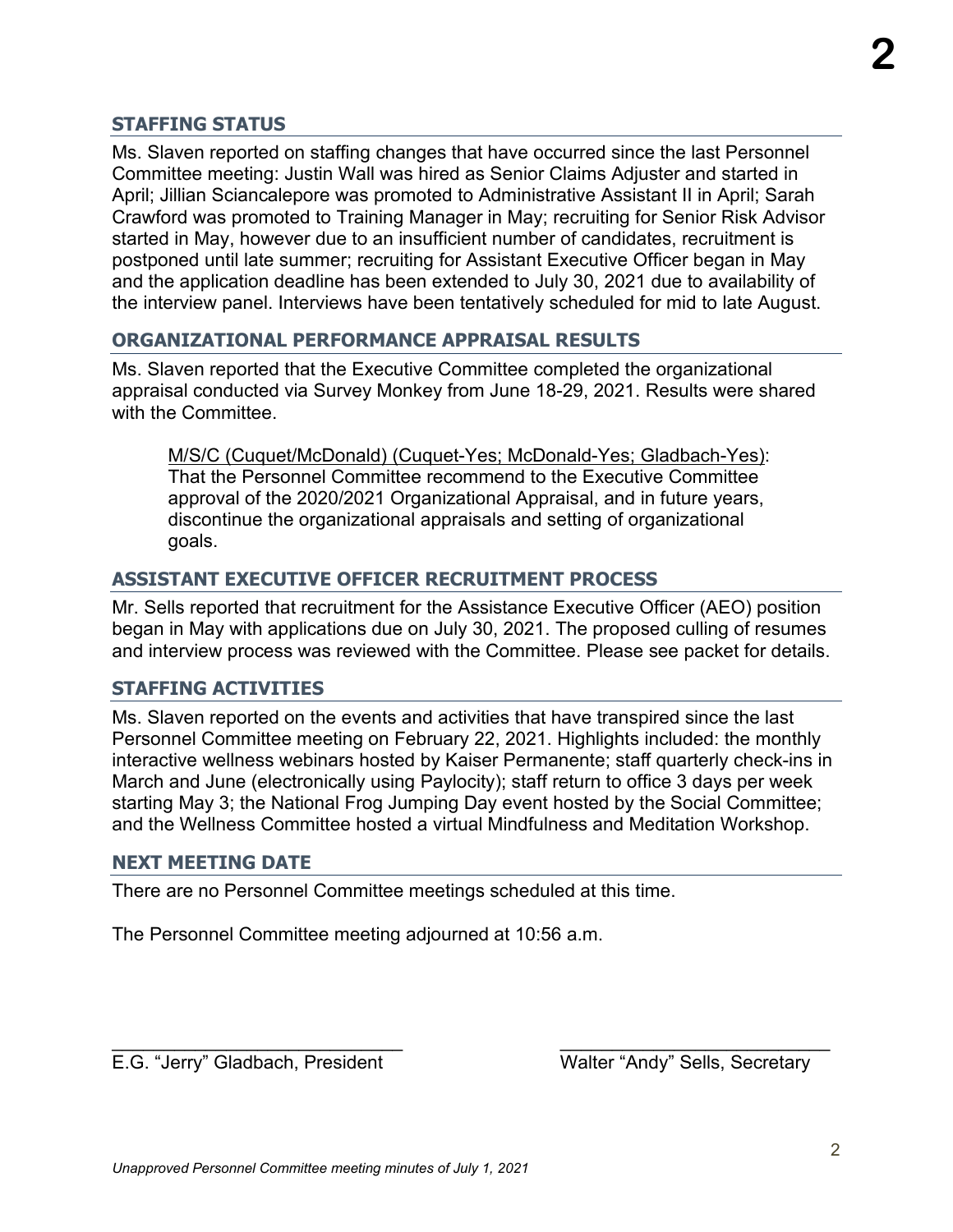# **ACWA JPIA Staffing Status** August 26, 2021

## **BACKGROUND**

The Personnel Committee is to be kept apprised of staffing changes and will recommend any grade changes or new positions for approval by the Executive Committee.

# **CURRENT SITUATION**

Staffing changes which have occurred since last Personnel Committee meeting:

- Interviews were held for the Assistant Executive Officer position this week.
- Organization changes were implemented on July 1 as follows:
	- o The Risk Management Department now reports to the Director of HR and **Administration**
	- o The Workers' Compensation and Liability and Property Claims Departments now report to the General Counsel
- Starting July 15, the Member Services Department now reports to the Chief Executive Officer
- CEO Andy Sells is scheduled to meet with each department for open discussion regarding changes
- Currently recruiting for Senior Accountant with resignation of Min Su
- Will begin hiring process for Administrative Assistant II in Workers' Compensation department in September due to Ginny Bolan's retirement

# **RECOMMENDATIONS**

None, informational only.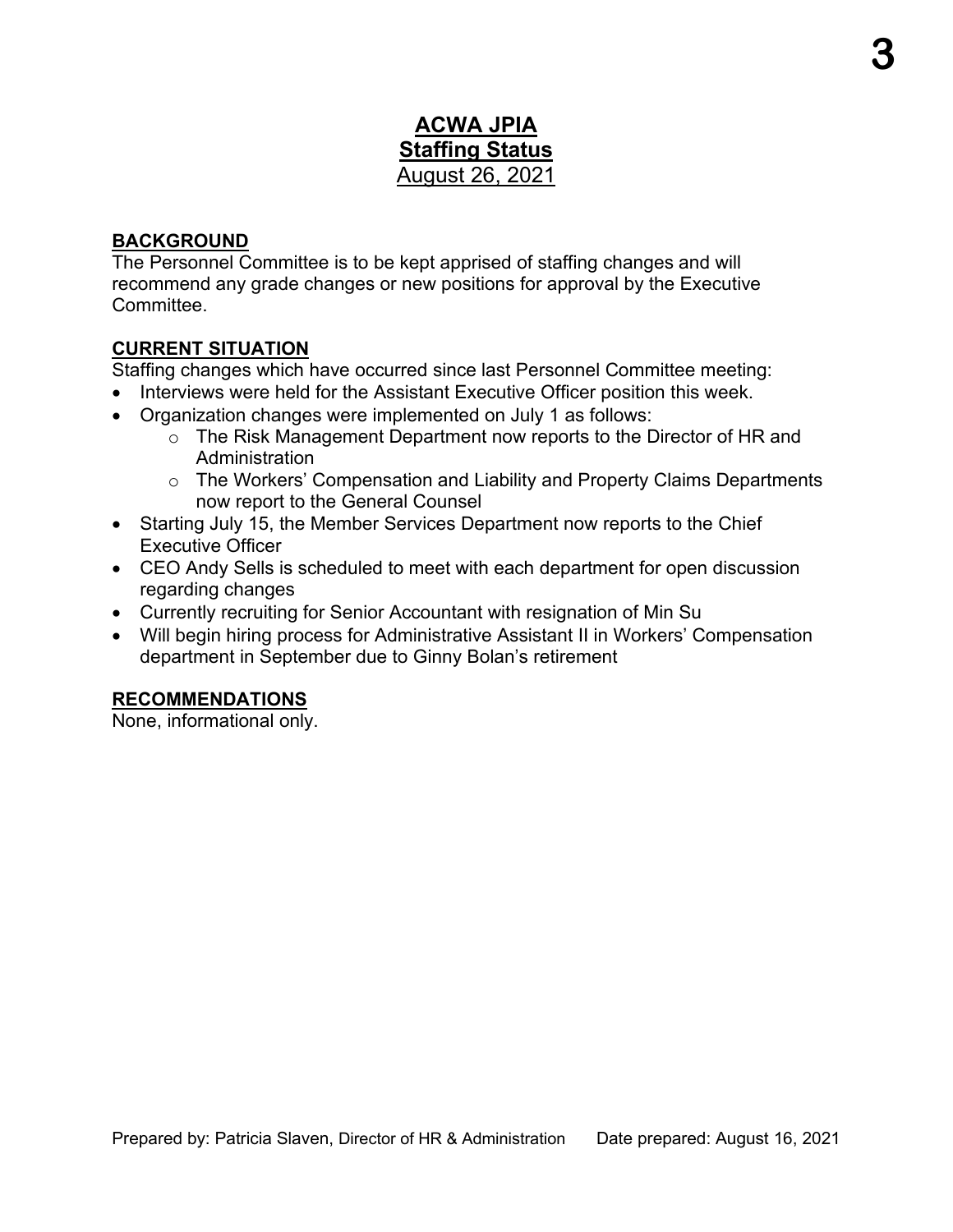# **ACWA JPIA CEO Performance Appraisal Process** August 26, 2021

**4**

## **BACKGROUND**

Each year, the Executive Committee conducts a performance appraisal of the Chief Executive Officer (CEO). The results are reviewed and approved by the Executive Committee.

# **CURRENT SITUATION**

Staff is assembling information for inclusion in the Appraisal forms with the anticipated distribution date of August 26, 2021, and return to Patricia Slaven by September 13, 2021. Included in this packet is the CEO Appraisal. Staff seeks input on anything that should be changed on the CEO Appraisal.

Patricia will coordinate the results and provide a copy to the Committee Chairman, Jerry Gladbach. All results and recommendations will be reviewed with the Executive Committee on September 29, 2021.

#### **RECOMMENDATION**

That the Personnel Committee discuss the process above and determine guidance for completion of the appraisal process.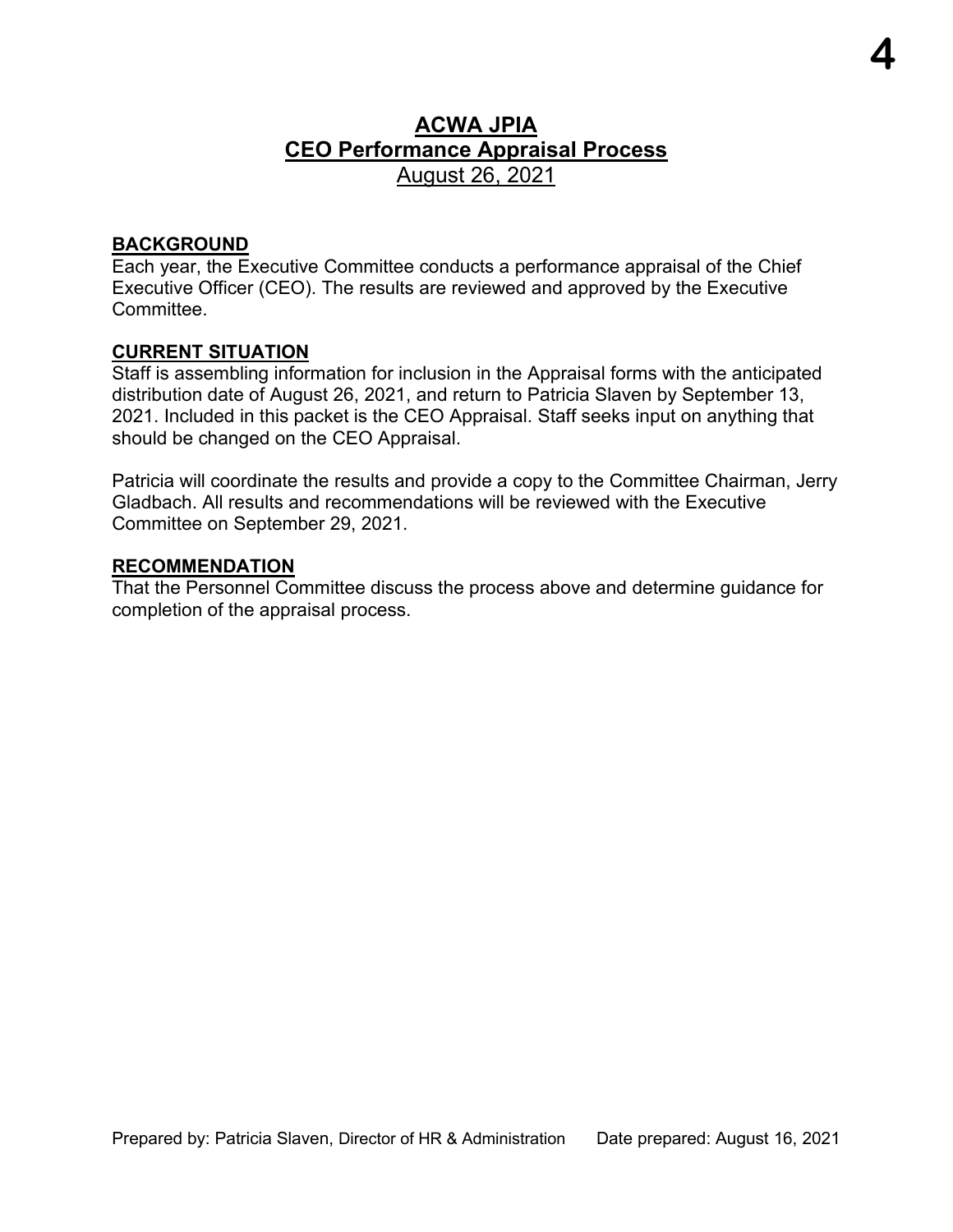# **ACWA JPIA**

# **Chief Executive Officer Executive Committee Appraisal**

# **CEO Name: Walter 'Andy' Sells Date: August 2021**

**Evaluation Period:** September 1, 2020 – August 31, 2021

# **Instructions for the Preparation of the Chief Executive Officer's Performance Appraisal**

- 1. The blank appraisal forms are distributed to the Executive Committee which contain the Chief Executive Officer's self-appraisal.
- 2. Executive Committee members their own appraisal and send it to the Director of Human Resources and Administration.
- 3. The Director of Human Resources and Administration will consolidate and summarize the appraisal, then review with the Chairman.
- 4. The appraisal will be finalized in a closed session meeting with the entire Executive Committee following final preparation by the Chairman. Questions and comments by the Executive Committee will be invited.
- 5. The Chief Executive Officer will be excused while the Executive Committee determines its suggested final format. A discussion of compensation changes and incentive award may be discussed at this time.
- 6. The Chief Executive Officer will be invited to return and the Chairman will deliver the proposed appraisal, allowing the Chief Executive Officer to provide comments.
- 7. The Executive Committee will also use the opportunity to communicate to the CEO its overall JPIA performance appraisal and issues of importance.
- 8. Goals and objectives for the coming year can be developed at this time for both the Chief Executive Officer and the organization.
- 9. The final format will be written and available for signature by the Chief Executive Officer and the Executive Committee Chairman.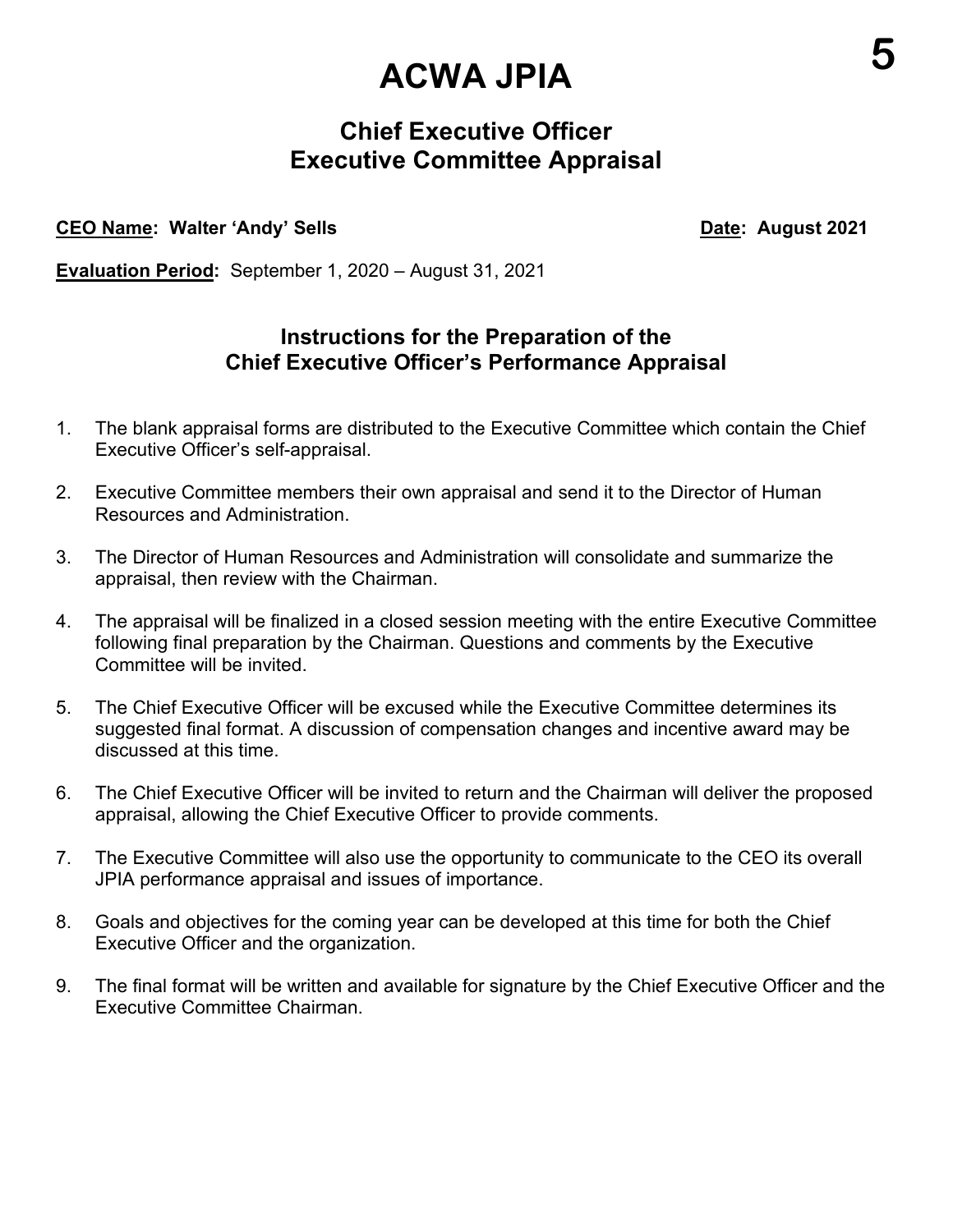| <b>Rating Options</b> | <b>Definition</b>                                                                                                                                                                       |
|-----------------------|-----------------------------------------------------------------------------------------------------------------------------------------------------------------------------------------|
| $5 =$ Outstanding     | Performance and results achieved always exceed the standards<br>and expectations for the position requirements, performance<br>standards and long and short-term objectives.            |
| 4 = Exceeds Standards | Performance and results achieved consistently exceed the<br>standards and expectations for the position requirements,<br>performance standards and long and short-term objectives.      |
| $3$ = Meets Standards | Performance and results achieved generally meet the standards<br>and expectations for the position requirements, performance<br>standards and long and short-term objectives.           |
| 2 = Below Standards   | Performance and results achieved generally do not meet the<br>standards and expectations for the position requirements,<br>performance standards and long and short-term objectives.    |
| 1 = Unsatisfactory    | Performance and results achieved consistently do not meet the<br>standards and expectations for the position requirements,<br>performance standards and long and short-term objectives. |
| $N = Not Observed$    | The rater has not had the opportunity to observe the manager's<br>performance adequately to rate this performance dimension.                                                            |

# Accomplishment of CEO Key Objectives

**1. Personally visit at least three of our newest members. Rating:** Rating: CEO Comments:

Executive Committee Comments:

**2. Review existing and develop new policies/procedures for all departments that address**  the workplace post-COVID.

CEO Comments:

Executive Committee Comments:

# **3. Address and report to the Executive Committee status of succession planning for the JPIA.** Rating:

CEO comments: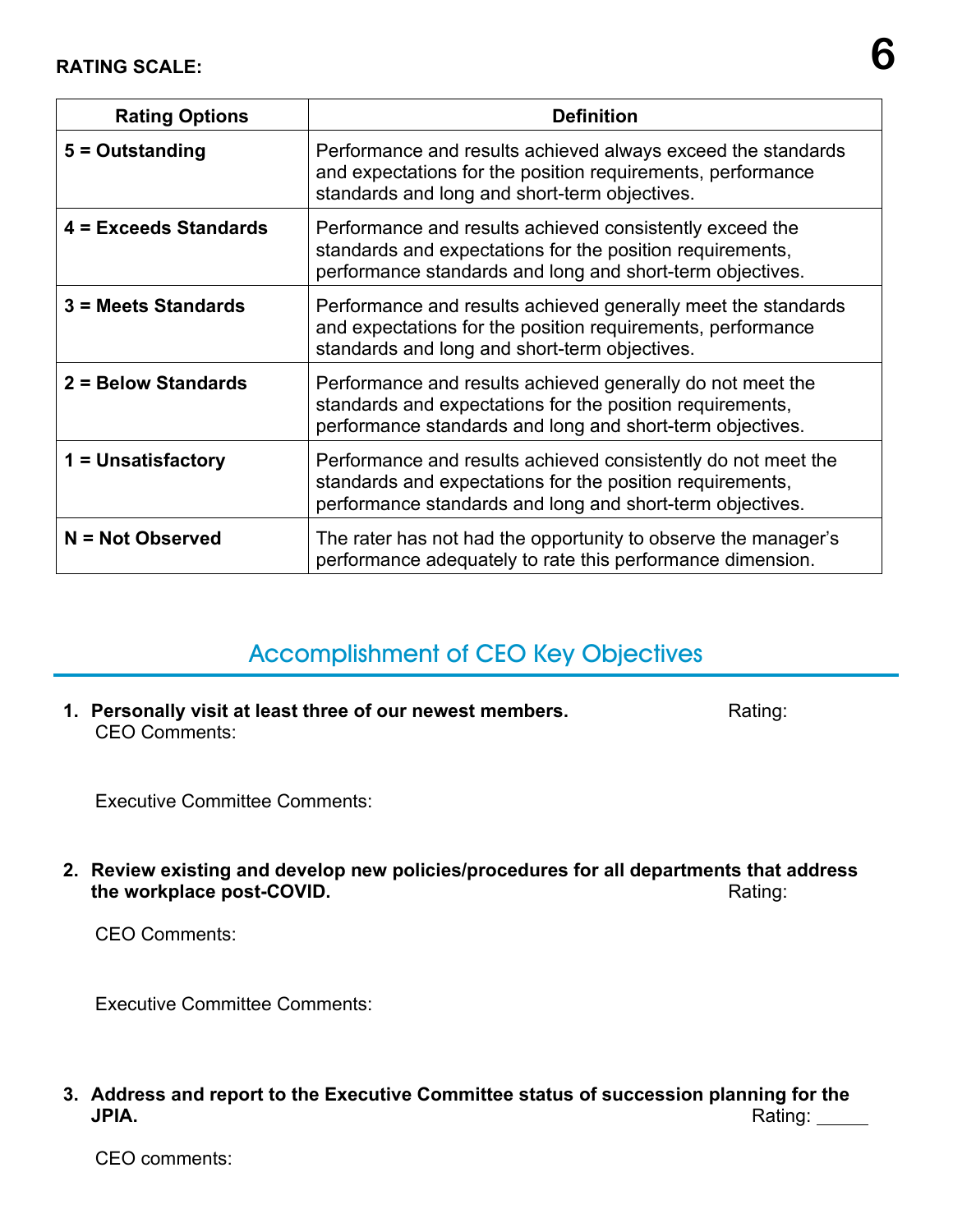Executive Committee Comments:

**Total the ratings for Accomplishment of Key Objectives Then divide that by the number of Objectives rated (4): Rating:** Rating: \_\_\_\_\_

# Criteria (Chief Executive Officer)

# **1. Communication Rating: Rating: Rating: Rating: Rating: Rating: Rating: Rating: Rating: Rating: Rating: Rating: RATING**

- Follows rule of no surprises
- Expresses ideas clearly and effectively
- Accepts and offers innovative solutions
- Actively listens
- Deals fairly and equitably with the Executive Committee
- Responsive to Executive Committee requests
- Articulately explains complex ideas and concepts to others

CEO Comments:

Executive Committee Comments:

## **2.** Leadership **Rating: Rating: Rating: Rating: Rating: Rating: Rating: Rating: Rating: Rating: Rating: Rating: Rating: Rating: Rating: Rating: Rating: Rating: Rating: Rating: Ratin**

- Gains the respect, confidence, loyalty, and support of others
- Promotes positive personal, professional and organizational image
- Articulates and implements the JPIA's vision and ensures consistent application across the organization
- Visionary demonstrates a broad and far-reaching perspective; sees and communicates the big picture
- Uses good judgement, reads a situation accurately and acts appropriately
- Develops effective management team

CEO Comments:

Executive Committee Comments: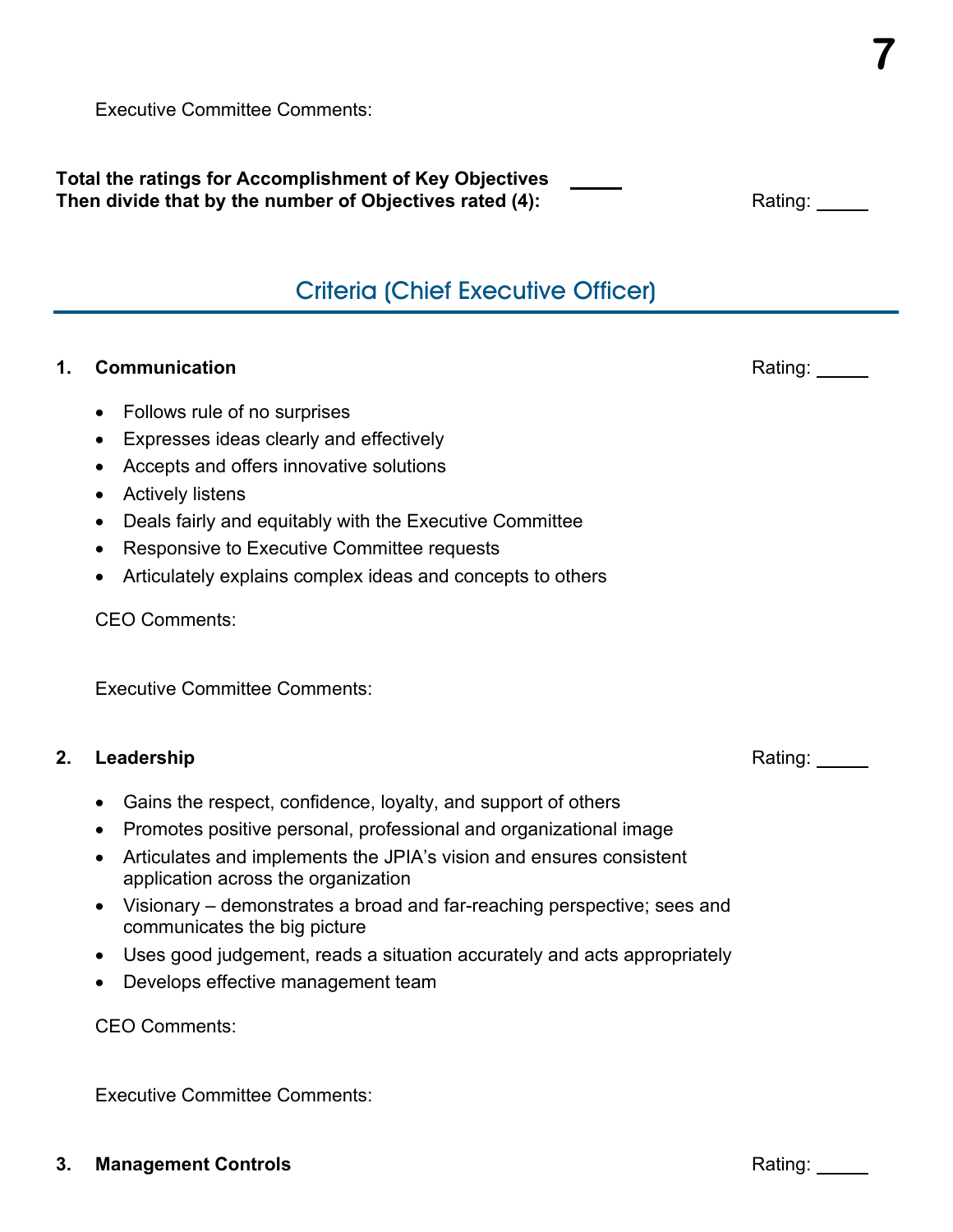- Maintains financial management and cost containment
- Applies principles of employee selection, training, development and evaluation
- Optimizes productivity with financial resources
- Identifies and becomes appropriately involved in conflict resolution
- Maximizes staff and material resources to increase efficiency
- Adapts to changing circumstances
- Displays originality and resourcefulness
- Develops plans for succession, emergencies, and necessary staffing

CEO Comments:

Executive Committee Comments:

# **4. Decision Making/Problem Solving <b>Contained a Contained Active** Rating:

- Makes inferences or draws conclusions from relevant information using logic and analysis
- Assessment of risk and uncertainty, and analysis to the likelihood of outcomes
- Collaboration, communication, cooperative learning, negotiation, and active listening needed for effective [group decision making](http://www.decision-making-solutions.com/group-decision-making-process.html)

CEO Comments:

Executive Committee Comments:

# **5. Financial Management Rating: Rating: Rating: Rating: Rating: Rating: Rating: Rating: Rating: Rating: Rating: Rating: Rating: Rating: Rating: Rating: Rating: Rating: Rating: Rat**

- Maintains financial management and cost containment
- Prepares accurate budget and keeps expenditures within the budget
- Effectively administers the JPIA budget
- Keeps Executive Committee informed about the fiscal impact of policy decisions
- Employs management practices and policies that are designed to achieve and maintain a sound, long-range financial condition

CEO Comments:

Executive Committee Comments: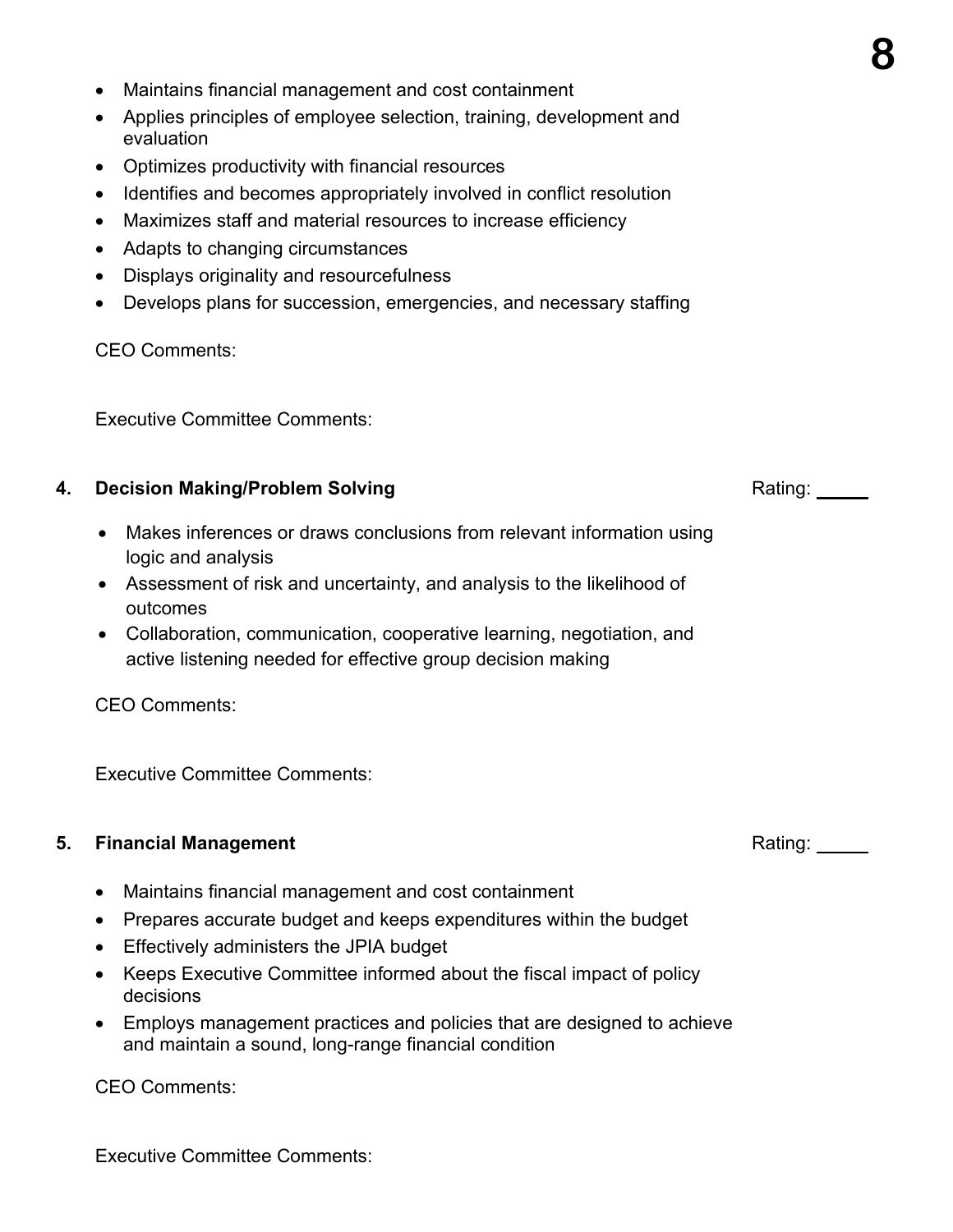| 6.                                                                     | <b>Professional Competence</b>                                                                                                                                                                                                                                                       | Rating: _____ |
|------------------------------------------------------------------------|--------------------------------------------------------------------------------------------------------------------------------------------------------------------------------------------------------------------------------------------------------------------------------------|---------------|
|                                                                        | Understands complex technical information<br>Holds own on discussion with peers, members and Executive Committee<br>$\bullet$<br>on policy issues<br>Has solid understanding of the water and insurance industry                                                                     |               |
|                                                                        | <b>CEO Comments:</b>                                                                                                                                                                                                                                                                 |               |
|                                                                        | <b>Executive Committee Comments:</b>                                                                                                                                                                                                                                                 |               |
| $\overline{7}$ .                                                       | <b>Member Service</b>                                                                                                                                                                                                                                                                | Rating: ___   |
|                                                                        | Responds in a timely manner to requests and complaints<br>Serves members with impartiality and fairness at all times<br>$\bullet$<br>Maintains effective relationships with member agencies<br>Encourages and holds employees accountable for high standards and<br>customer service |               |
|                                                                        | <b>CEO Comments:</b>                                                                                                                                                                                                                                                                 |               |
|                                                                        | <b>Executive Committee Comments:</b>                                                                                                                                                                                                                                                 |               |
|                                                                        | Total the ratings for Criteria ______ then divide by number of criteria rated (7): Rating: _____                                                                                                                                                                                     |               |
| OVERALL RATING: Add Objectives & Criteria _____ then divide that by 2: | Rating: ____                                                                                                                                                                                                                                                                         |               |

**9**

# **Accomplishments**

**List 3-5 noteworthy items things CEO accomplished during FY 2020/2021:** 

**List 3-5 important things CEO could change or improve for FY 2021/2022:**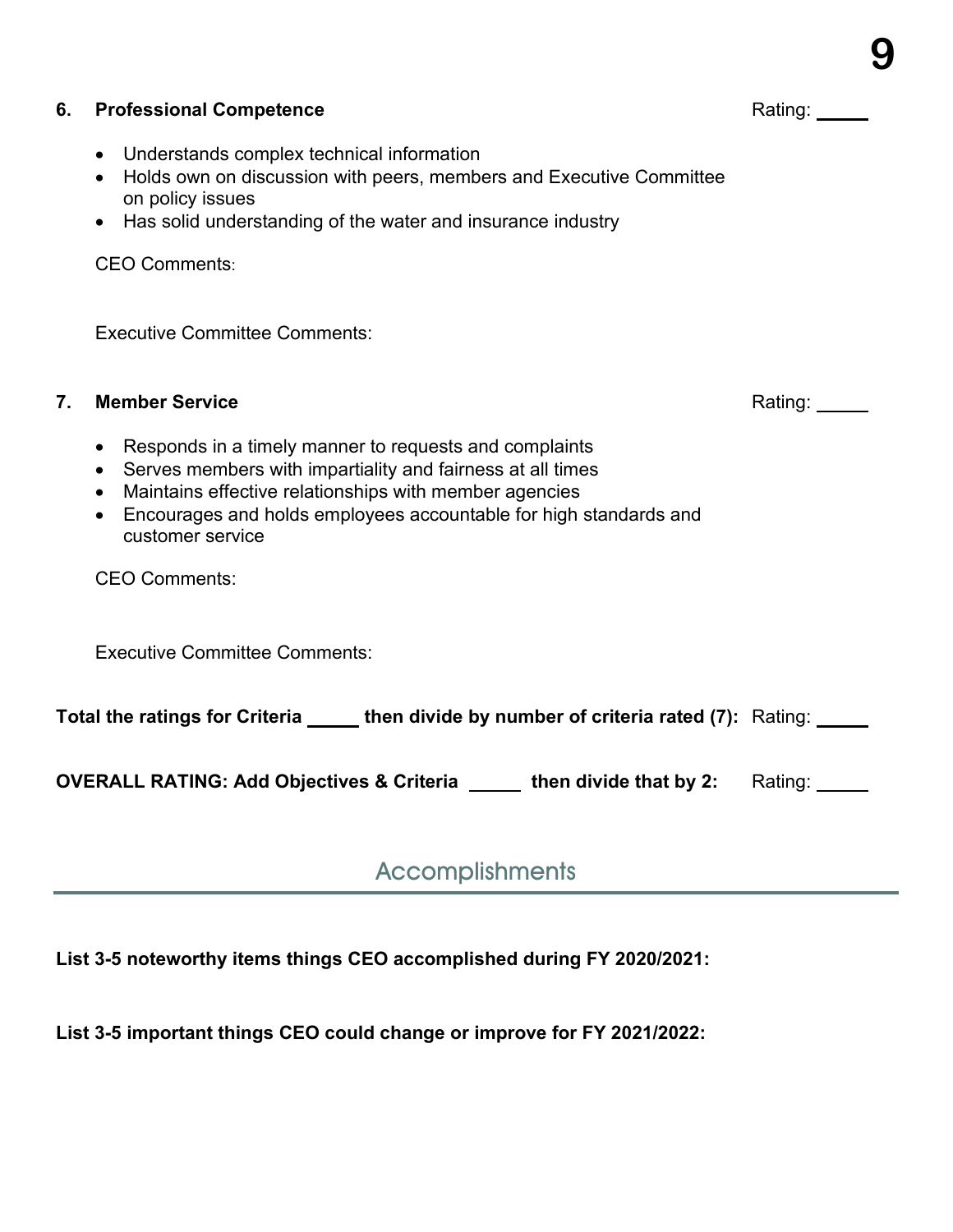# Goals and Objectives for CEO for 2021/2022

 $\_$  , and the set of the set of the set of the set of the set of the set of the set of the set of the set of the set of the set of the set of the set of the set of the set of the set of the set of the set of the set of th CEO Signature **Date:** Date: **Date:** Executive Committee Chairman Date:

CEO comments: Attach a separate page with comments if applicable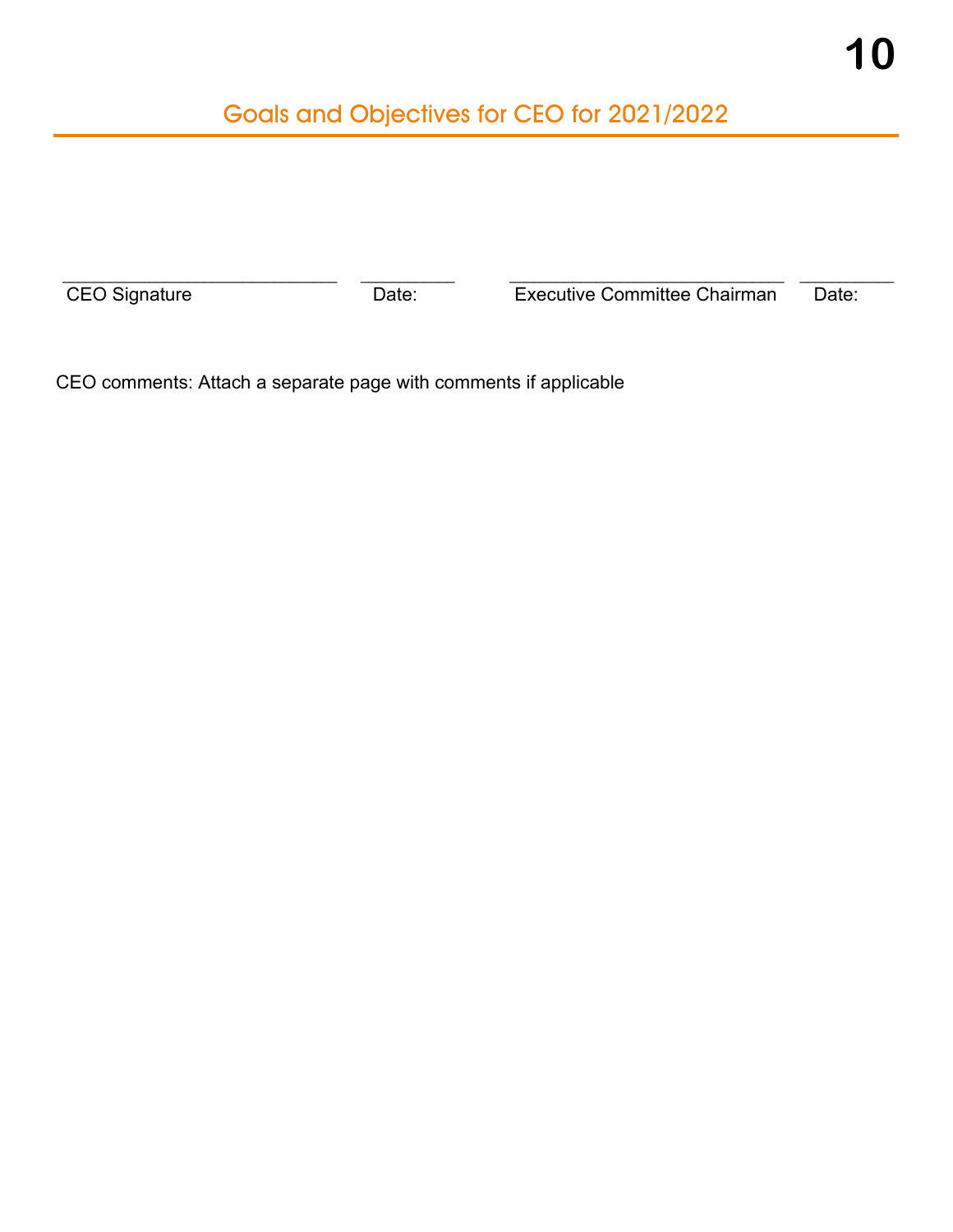# **ACWA JPIA Staff Activities** August 26, 2021

# **BACKGROUND**

The Personnel Committee has asked to be kept up to date on the staff activities.

## **CURRENT SITUATION**

Staff activities since the last Committee meeting on July 1, 2021:

- JPIA continued to offer its yearlong series of monthly interactive wellness webinars hosted by Kaiser Permanente. In July, the webinar was on Skin Cancer and Heat Awareness. This was followed by Fitness Your Way in August. These webinars are open to all JPIA employees and member districts.
- The Social Committee hosted a team building event at Top Golf on June 17. Staff enjoyed a few hours of hitting golf balls, socializing with their coworkers, and winning prizes for best and worst scores.
- All Roseville staff were required to return to the office July 6, 2021. The Remote Work policy went into effect at that time. Currently, the majority of staff have elected to work from home at least one day per week.
- For the first time since COVID, Staff met in-person for the monthly staff meeting. All, but a few staff joined in the expanded conference room.

# **RECOMMENDATIONS**

None, informational only.

**11**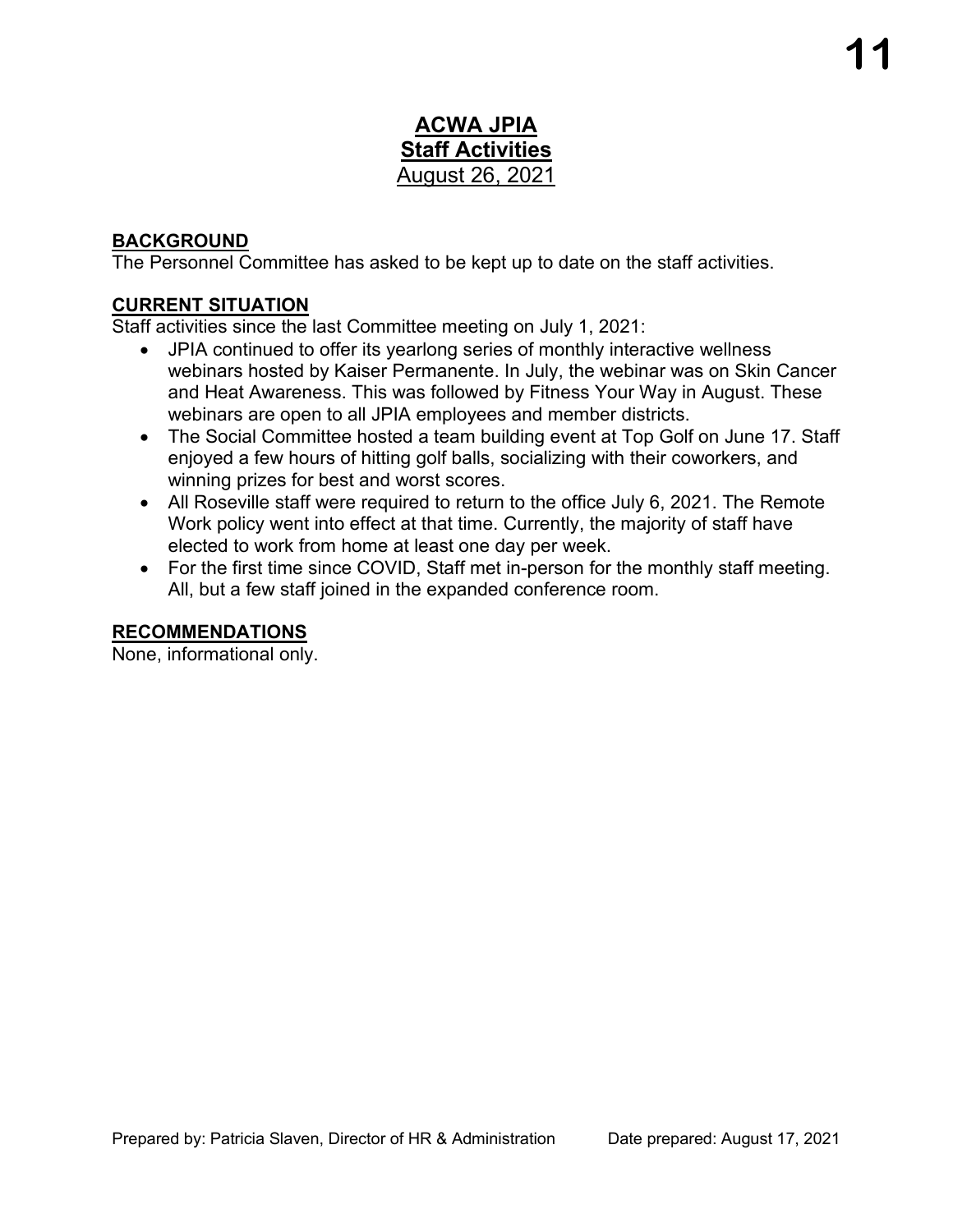# **JPIA MEETING & CONFERENCE CALENDAR – 2021**

| <b>MEETING</b>   | <b>BOARD OF</b><br><b>DIRECTORS</b>                                                                                                                                                                                                                                                                                                                                                                                    |  | <b>EXECUTIVE</b>         | <b>PERSONNEL</b>       | <b>FINANCE</b><br>$\pmb{8}$<br><b>AUDIT</b> | PROGRAMS    |                         |                  |                 |                            | <b>RISK</b> |                        |
|------------------|------------------------------------------------------------------------------------------------------------------------------------------------------------------------------------------------------------------------------------------------------------------------------------------------------------------------------------------------------------------------------------------------------------------------|--|--------------------------|------------------------|---------------------------------------------|-------------|-------------------------|------------------|-----------------|----------------------------|-------------|------------------------|
| <b>DATES</b>     |                                                                                                                                                                                                                                                                                                                                                                                                                        |  |                          |                        |                                             |             | Emp.<br><b>Benefits</b> | <b>Liability</b> | <b>Property</b> | <b>Work</b><br><b>Comp</b> |             | <b>MGMT</b>            |
| FEB <sub>9</sub> |                                                                                                                                                                                                                                                                                                                                                                                                                        |  | $1:00$ PM<br><b>ZOOM</b> |                        |                                             |             |                         |                  |                 |                            |             | 9:30 AM<br><b>ZOOM</b> |
| <b>FEB 22</b>    |                                                                                                                                                                                                                                                                                                                                                                                                                        |  |                          | 2:00 PM<br><b>ZOOM</b> |                                             |             |                         |                  |                 |                            |             |                        |
| <b>MAR 15</b>    |                                                                                                                                                                                                                                                                                                                                                                                                                        |  | <b>ZOOM</b>              |                        |                                             |             |                         |                  |                 |                            |             |                        |
| <b>APRIL 7</b>   |                                                                                                                                                                                                                                                                                                                                                                                                                        |  |                          |                        |                                             | <b>ZOOM</b> |                         |                  |                 |                            |             |                        |
| APRIL 12         |                                                                                                                                                                                                                                                                                                                                                                                                                        |  | <b>ZOOM</b>              |                        |                                             |             |                         |                  |                 |                            |             |                        |
| APRIL 15         |                                                                                                                                                                                                                                                                                                                                                                                                                        |  |                          |                        |                                             |             | <b>ZOOM</b>             |                  |                 |                            |             |                        |
| <b>MAY 10</b>    | <b>ZOOM</b>                                                                                                                                                                                                                                                                                                                                                                                                            |  |                          |                        |                                             |             |                         |                  |                 |                            |             |                        |
|                  | $2:00$ PM<br>10:00 AM<br>10:00 AM<br>10:00 AM<br>10:00 AM<br><b>ACWA VIRTUAL SPRING CONFERENCE MAY 12-13</b><br>10:30 AM<br>9:30 AM<br><b>ZOOM</b><br><b>ZOOM</b><br>10:30 AM<br>8:30 AM<br><b>ZOOM</b><br><b>ZOOM</b><br>10:00 AM<br><b>ZOOM</b><br>2:30 PM<br><b>ZOOM</b><br>8:30 AM<br>10:00 AM<br><b>ZOOM</b><br><b>ZOOM</b><br>$9:00$ AM<br>1:00 PM<br><b>ZOOM</b><br><b>WORKSHOP</b><br><b>ZOOM</b><br>$9:00$ AM |  |                          |                        |                                             |             |                         |                  |                 |                            |             |                        |
| <b>MAY 21</b>    |                                                                                                                                                                                                                                                                                                                                                                                                                        |  |                          |                        |                                             |             |                         |                  |                 |                            |             |                        |
| <b>JUNE 14</b>   |                                                                                                                                                                                                                                                                                                                                                                                                                        |  |                          |                        |                                             |             |                         |                  |                 |                            |             |                        |
| JUNE 17          |                                                                                                                                                                                                                                                                                                                                                                                                                        |  |                          |                        |                                             |             |                         |                  |                 |                            |             |                        |
| <b>JUNE 30</b>   |                                                                                                                                                                                                                                                                                                                                                                                                                        |  |                          |                        |                                             |             |                         |                  |                 |                            |             |                        |
| JULY 1           |                                                                                                                                                                                                                                                                                                                                                                                                                        |  |                          |                        |                                             |             |                         |                  |                 |                            |             |                        |
| JULY 15          |                                                                                                                                                                                                                                                                                                                                                                                                                        |  |                          |                        |                                             |             |                         |                  |                 |                            |             |                        |
| JULY 16          |                                                                                                                                                                                                                                                                                                                                                                                                                        |  | <b>ZOOM</b>              |                        |                                             |             |                         |                  |                 |                            |             |                        |
| Aug 18           |                                                                                                                                                                                                                                                                                                                                                                                                                        |  |                          |                        |                                             |             | 9:00 AM<br><b>ZOOM</b>  |                  |                 |                            |             |                        |
| <b>Aug 23</b>    |                                                                                                                                                                                                                                                                                                                                                                                                                        |  | $2:00$ PM<br><b>ZOOM</b> |                        |                                             |             |                         |                  |                 |                            |             |                        |
| <b>Aug 26</b>    |                                                                                                                                                                                                                                                                                                                                                                                                                        |  |                          | 8:30 AM                |                                             |             |                         |                  |                 |                            |             |                        |